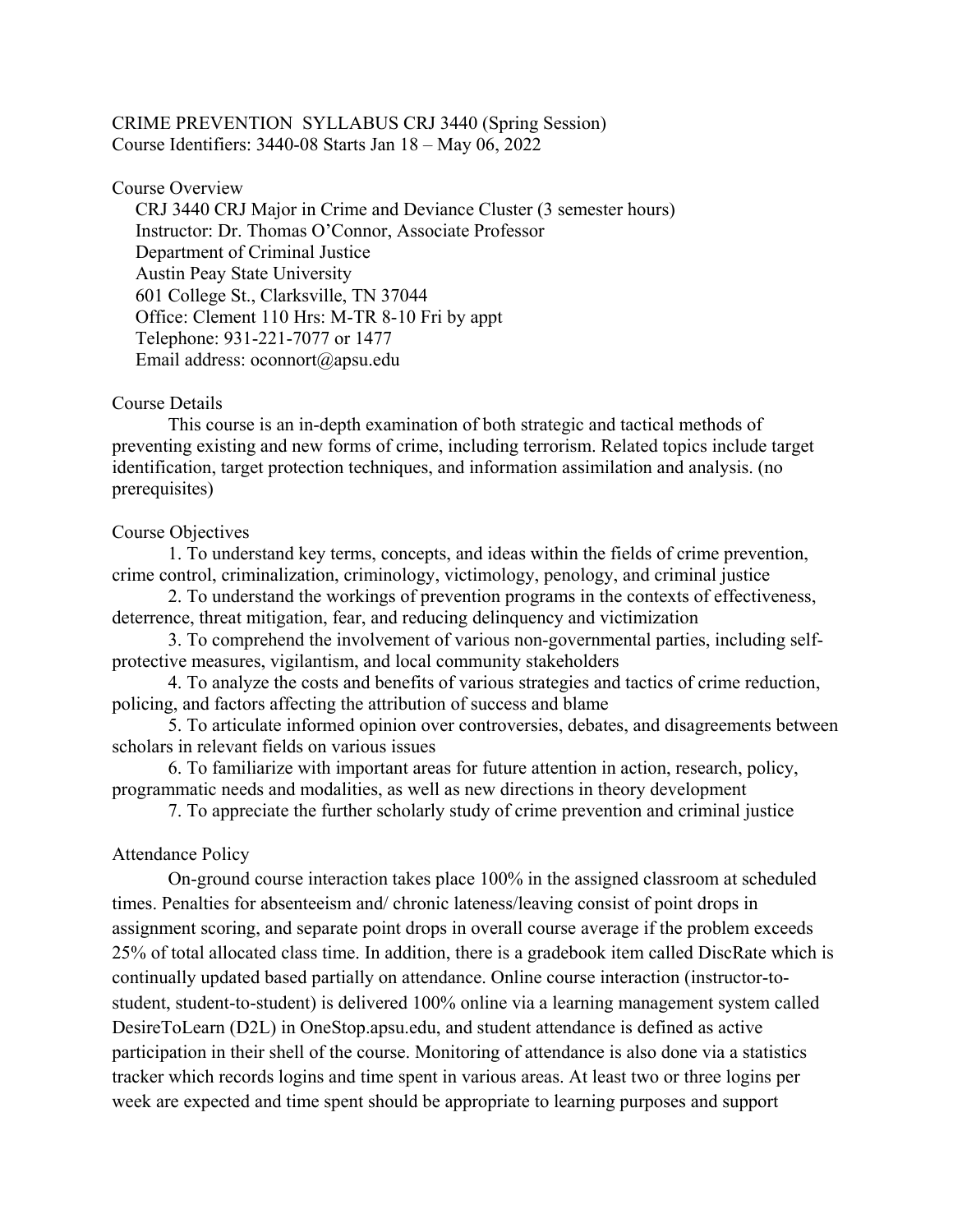working toward assignments. Failure to comply with these guidelines and their enforcement will likely produce a full letter drop or more in the final grade. [APSU Policy 2:041 University](https://apsu.policytech.com/docview/?docid=100&public=true)  [Excused Absences for Students](https://apsu.policytech.com/docview/?docid=100&public=true) governs the consequences of violating attendance policies as well as what differentiates an excused from unexcused absence.

## Reading Requirements

The main textbook for the course is Lab, S. (2020) *Crime Prevention*, 10e, NY: Routledge. It has an ISBN for the tenth edition that the bookstore sells as 9781138390256 in paperback and may be available as an eBook and cheaper elsewhere. It is a short and easy read. I will provide you the PowerPoints for it and I will be utilizing but modifying its test bank for exam construction. Another exam will be over the instructor-provided readings called "*OConnorNotes*" and quizzes will come from suggested-provided readings like Worrall, *What Works*, Weisburd, *What Works*, and Schneider & Kitchen, *Prevention Planning*. Additional readings may be forthcoming. Some quiz performance may count toward exam grades, and a pop quiz can be over anything.

Basic requirements for succeeding in this web course include having a computer, Microsoft Word or word processor, an Adobe Acrobat reader, an Internet Browser, a good Internet connection, and mastery of the APSU OneStop and D2L platforms. This course has no Bandwidth-intensive features like videos, chats, or Zoom meetings. Exams are NOT proctored because questions are based on connections between ideas in the readings rather than pagesourced factoids. There are small bonuses associated with turning work in ahead of time and minor penalties for turning work in late.

### Structure of Reading Schedule and Approximate Due Dates for Exams & Assignments

Week 1 – *Fear, Crime & Victimization* (Lab chapters 1-6 and OConnorNotes)

Week 2 – Continue readings and discussion, Read Britz

Week 3 – Continue readings and discussion, refine assignment understandings

Week 4 – *Evaluating & Predicting Deterrence* (chapters 7-10 & Readings)

Week 5 – Continue readings and discussion, Read Cavelty, pop quiz

Week 6 -- *Situational Crime Prevention* (chapter 11 to end of Lab book)

Week 7 – Continue readings and discussion, Read Mandel, Essay1 Due

Week 8 – Exam over Lab or OConnor (may be put off)

Week 9 – Exam over Lab or OConnor (may be put off), Essay2 Due

Week 10 – Continue any suggested readings, work on survey or paper

Week 11 – Discussions; Essay3 Due

Week 12 – Continue working on paper (Ppr) and survey research assignment

Week 13 – Discussions, Essay 4 Due

Week 14 – Guest Speaker or discussions, DelinqPpr & Survey Questions due

Week 15 – *Wrap-up* week (no further readings will all Exams, Quizzes, or other assignments that may have been put off)

# Basis and Methods for Grading

The overall grade scale used in this course is a 10-point scale, although the instructor reserves the right to raise or lower the scale as circumstances demand. Borderline scale scores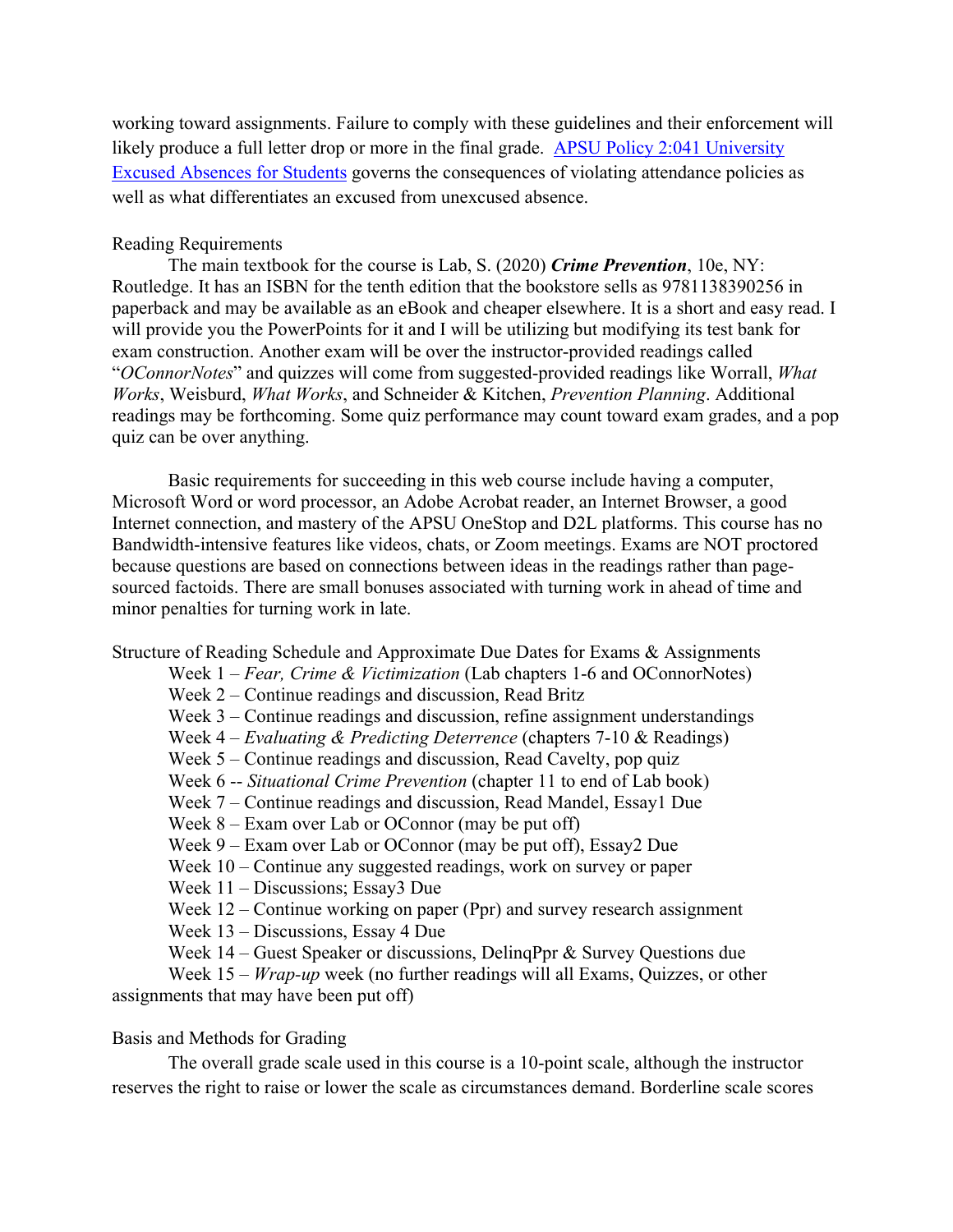are often rounded up, and I sometimes give a "bump" in scores on previously graded assignments based on improved later assignments. Please do NOT turn things in too early just to get them over with. Edit your work before submittal. Your first posted grade (and an ongoing one) will most likely be the discussion/participation gradebook item called DiscRate which may go up and down during the term (down if reflecting penalties), but should safely "max out" for most of you based on regular participation. I keep the gradebook updated regularly, often as much as two or three times a week. Here is a weighted percentage listing of the assignments.

15% (pts) – Multiple Choice (MC) exam  $#1$  – over the textbook

15% (pts) – Multiple Choice (MC) exam #2 -– over OConnorNotes

 $5\%$  (pts) – Pop quiz – can be on anything at any time

- $10\%$  (pts) Essay 1 Group A (E1)
- $10\%$  (pts) Essay 2 Group A (E2)
- $10\%$  (pts) Essay 3 Group B (E3)
- $10\%$  (pts) Essay 4 Group B (E4)
- 10% (pts) Juvenile Delinquency Prevention Paper
- 10% (pts) Survey Questions Your final, revised of three (3) survey questions

5% (pts) – Discussion – a rating of our/your ongoing discussions and online participation

- $A = 90-100$
- $B = 80-89$
- $C = 70-79$
- $D = 60-69$
- $F = 59/below$

### Assignment Details

The *multiple choice exams* represent standardized indexes of difficulty and discrimination, and most items will assess understanding and comprehension at medium levels, but some questions are difficult. For instance, with "analogy" questions like something X is to Y as large/small, round/square, etc., my best advice is to not over-think yourself. Questions follow a rough chronological order with the readings, but the extremely difficult ones will not coincide with information from any exact page number. Here is an example with the answer shown: #26. In a high-impact/low-probability risk scenario with complexities, what would be the name for a submodel that focuses thinking onto top-level target(s) in new and different ways?

- A. collateral\*
- B. stochastic
- C. competitive
- D. alternative

and you would not know that unless you made a connection between indirect references, synonymic terms and concepts, and/or figured out no page number exists as a word-for-word source. My best advice is base your best guess on your intuition and command of vocabulary used in the course. Some students report better results by keeping a (posted early) printout of the exams handy while doing the readings. Find a method that works for you, but remember you only get to choose one and only one answer (the best) and can NOT provide any written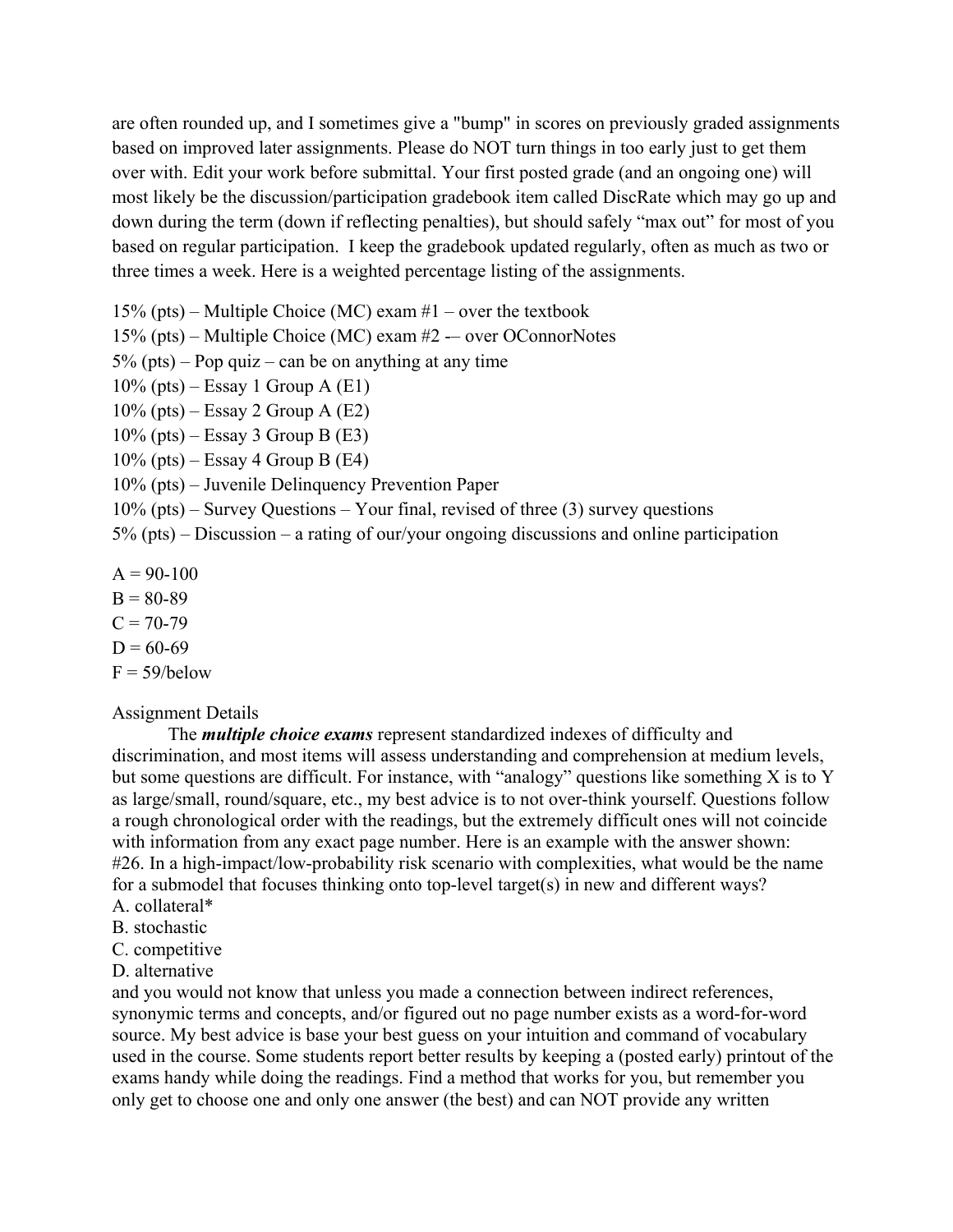commentary or argument. Arrange your MC answers on a printable piece of paper, carefully listing them as 1-A, 2-B, 3-C, etc. Pop quizzes will have a similar format and most likely cover suggested/provided readings.

The *essays* are to be original (your own words) and thoughtful (exploratory), with the closest thing to a rubric being the REOS metric, with Observation and Substance granted more weight than Reasoning and Evidence. There is no need to write a lit review, and no citations are expected unless you think they will help. Nor is there really any length requirement. It's the substance that counts. Some students are able to do it in three-fourths of a page, and others take longer. Look for some key insight that is either novel or needs emphasizing. Feel free to modify or revise any of the essay questions. Be creative, and adapt to any instructor suggestions. Each student's writing style is different, so impress me with the best you got.

The *discussions* consist of instructor-led and/or student-led topics that can be steered in any direction by replies (which are expected) as well as new threads because replies are not the place to present any new idea. Please refrain from "Good job, Mary" facile replies. Discussions are not as rigorous as essays, so feel free to share opinions, random thoughts, and anything else like some marvelous reading you found. Ongoing, regular participation is expected, and the minimal weekly expectation is one original contribution and one reply. Please do not try to bomb the discussion boards in hopes of racking up points. The DiscRate score varies, but a slow but steady normal pace will assure it reaches max by the end of the term, so enjoy and have fun.

#### Essay Questions

More may be forthcoming, but here are the standard ones. For any chosen, please refrain from reciting definitions and textbook- or encyclopedia-like descriptions. Instead, the highest grades go towards brave, beyond-the-ordinary deliberations over the more contentious issues involving the topic. For example, leadership or partnership issues always make for good deliberation, especially as they pertain to minority issues. Attention to power and authority pays off. Also, remember there is always the issue of whether projects should be solely devoted to crime prevention or be multi-issue. Finally, remember trust, cost, and personnel issues are important.

### ESSAYS TO CHOOSE FROM:

Essay 1: Explain how we have learned that crime prevention programs which sensitize citizens to the risk of crime also increases their fear of crime. What are the implications of this?

Essay 2: Explain why crime prevention brings more people (both good and bad) into contact with police, and how this reduces the freedom some people seek of never having had contact with police?

Essay 3: Elaborate in socio-psychological fashion about what it means when a situational crime prevention theorist says people, both victims and offenders, always have a "crime script" in their cognitive maps.

Essay 4: Elaborate on the differences between crime prevention and crime control, and focus in on the most significant difference, arguing they should be separate college courses.

Essay 5: Analyze one of the following concepts: "surveillability" (Fisher & Nasar); territoriality; or responsivity, and tie it into what kind of surveillance best deals with it. YOU MUST DO TWO (2) FROM ABOVE AND TWO (2) FROM BELOW

Essay 6: Analyze the blame (or credit) game when crime prevention fails. Essay 7: How should looting be prevented?

Essay 8: What is the most novel rehab (or media) project you can imagine?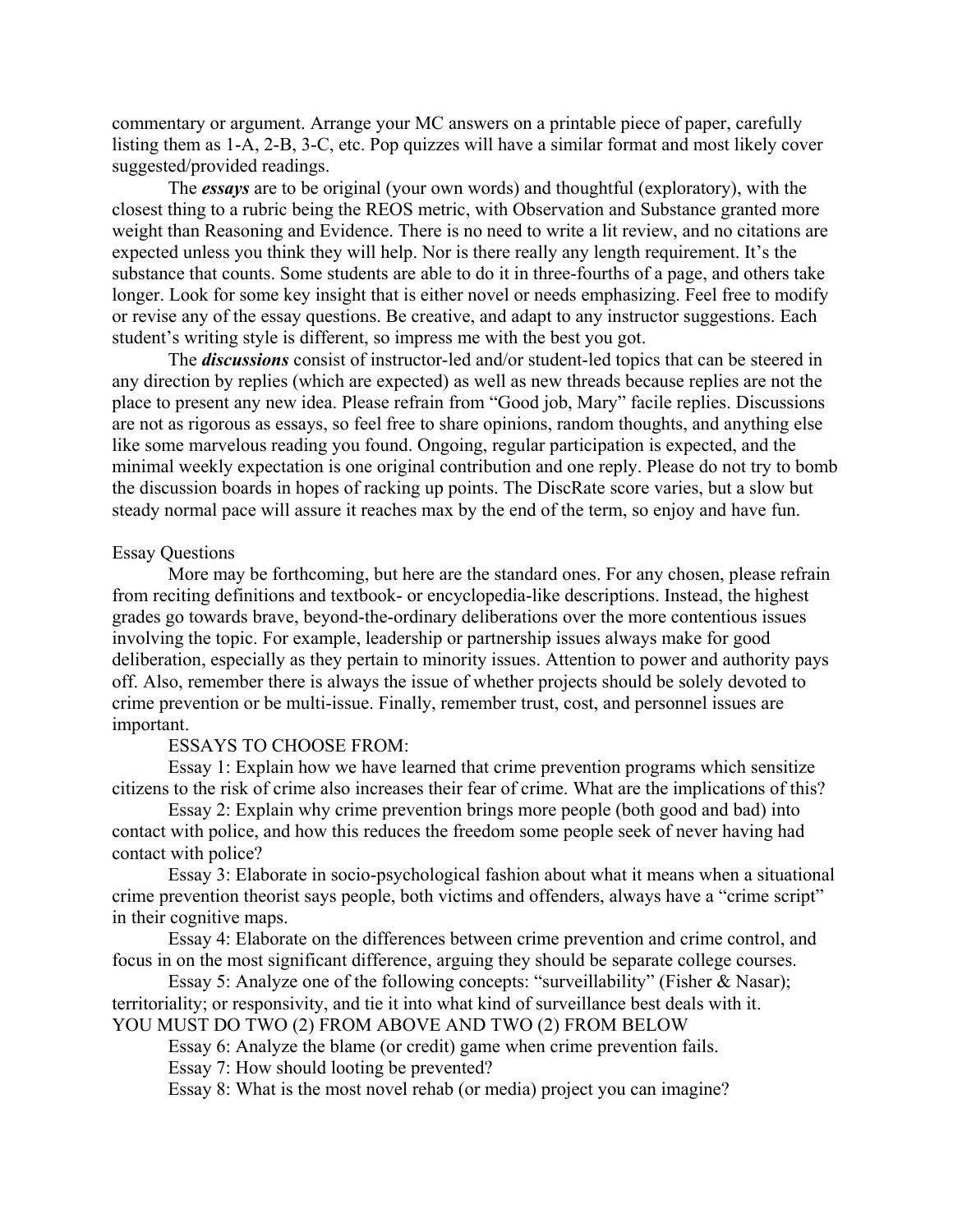Essay 9: Note the hidden criminology in this one as strain, learning, and control). Which theoretical model of delinquency (blocked attainment, academic failure, or ego defense) do you think provides the most accurate insight into preventing delinquency?

Essay 10: Concisely discuss the "what works" argument in criminal justice.

# Survey Instructions

The *survey questions* will be both individual- and group-based. This project has extensive instructions, but by the end of the term, you will have devised and presented (to others for feedback) three questionnaire items having to do with measuring local (Clarksville) police effectiveness, fear of crime, and changes in routine activities and opportunities for crime in the wake of the Coronavirus. *The scenario*: You and your fellow classmates form a team of researchers interested in understanding citizens' fears of crime and victimization in the wake of the current Coronavirus pandemic. You are planning to survey respondents regarding their fears and experiences of crime and crime prevention efforts during this tumultuous time. As a first step in that research process, you and your colleagues are working to design a questionnaire – a series of questions with possible answers that is meant to be administered to respondents to assess their fear of crime and victimization during this pandemic.

*Directions*: Use the information provided in the second half of chapter 1 in the Lab text to help you design a series of 3 potential questions for inclusion in our questionnaire. Pay special attention in reading sections on "measuring fear" and "methodological factors" and be sure to follow the guidelines below on how to write survey questions:

1. Each question should be written both clearly and concisely. Questions cannot be so vague the reader might no understand exactly what is being asked of them.

Don't – What are your thoughts on current crime prevention strategies by police?

Do – How would you rate the job Clarksville police are doing in reducing crime? Response options: very poor, poor, fair, good, very good, and excellent

2. Each question should be written in a way that asks about only one measurable outcome. Thus, this should not include two-part questions or questions that could have multiple answers.

Don't – Are DARE programs, after school programs, neighborhood watches, and community policing effectively combatting crime and reducing crime in your community? Response options: Agree, Somewhat Agree, Neither Agree/Disagree, Somewhat Disagree, Disagree

Do – Do you agree that neighborhood watch are reducing crime in your neighborhood? 3. Each question must be close-ended rather than open-ended. This means that each question will have very specific possible answers from which the respondent will have the option to choose from.

Don't – Tell me about your fears of becoming a victim of crime.

Do – How likely do you think it is that you will be the victim of a violent crime in the next year? Response options: Not at all likely, somewhat likely, likely, very likely 4. Possible response options to each question must be mutually exclusive, meaning one and only one response answer fits each respondent.

Don't – What types of policing practices do you think are best at preventing crime?

Do – Of the options given, which policing practice do you think is better than the others at preventing crime? Response options: preventative patrolling, hot spot policing, zero tolerance policing, community policing

5. Possible response options to each question shall be exhaustive, meaning there is a possible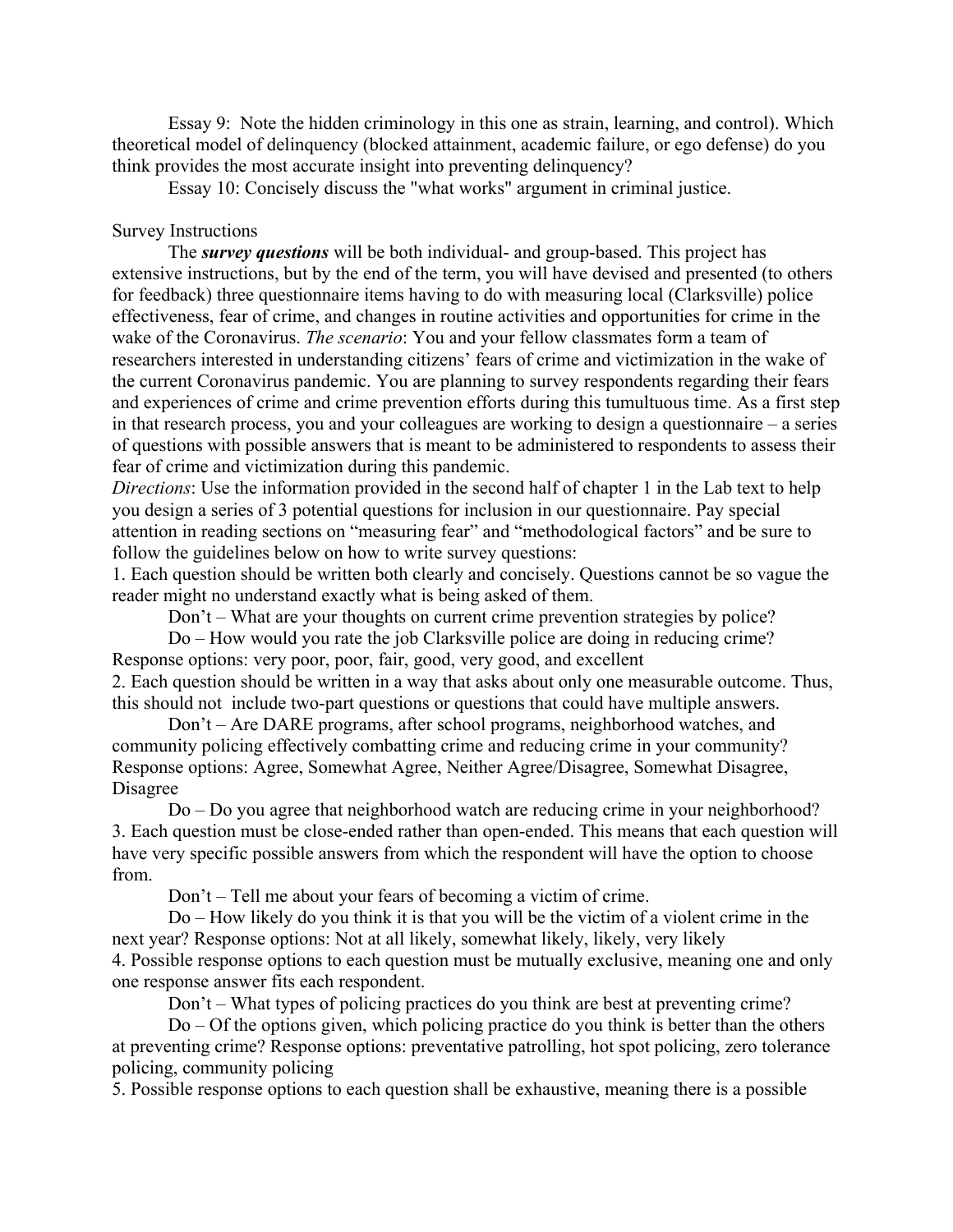response option for everyone. This often means listing out the most common response options and then including an "other" category for anyone who does not identify with one of the response options given.

Don't – How old were you the first time you were a victim of crime? Response options: 10-15, 15-20, 20-25,25-30

Do – How old were you the first time you were a victim of a crime? Response options: 10 or less, 11-15 years old, 16-20 years old, 21-25 years old, 26-30, or 31 years old or older

The survey guidelines also serve as a metric for grading the assignment, and a basic rule is that you cannot copy a question straight from the text or anybody else. You questions must be in your own words with your own proposed response options. In addition, your question construction should be designed to create questions falling into different CATEGORIES:"

1. Questions measuring judgment of risk perceptions of the crime problem in their community

2. Questions measuring level of concern/worry regarding crime or victimization

3. Questions measuring how much the individual is afraid/worried about becoming a victim or the likelihood they will be a victim of crime

4. Questions measuring respondent's fear of crime/victimization as it relates to vicarious victimization

5. Questions measuring respondent's fear of crime victimization as it relates to incivility

Rule #2: Your questions need to be different from your fellow researchers, but you are allowed to make follow-ups (and it counts) on what others have posted. Any good revision of another's question can count, or if you think someone else's is perfect as is, then you must provide an original follow-up question to it. Be sure to make a strong argument tor any revision or follow-up, as well as your own questions, or the justifications may be obvious because they draw upon or are guided by known theoretical components of theories in the course, such as: 1. Routine activities – changes in respondents' time spent at home, time spent away from home, changes in everyday patterns of behaviors, etc. Please try to focus on changes in routine activities as they might pertain to crime and victimization.

2. Crime pattern theory – increased or decreased communications and relationships amongst neighbors, or guardianship of the neighborhood, or changes in one's cognitive map of their neighborhood including changes to nodes, paths, activity space, etc.

3. Rational choice theory – factors which weigh into a cost/benefit analysis of whether or not the potential payoff of crime is worth the potential risk, which would include any of the following: changes in level of risk/likelihood of getting caught; changes in availability of suitable targets; changes in levels of guardianship over suitable targets; or changes in opportunities for crime given changes to offenders' routine activities

4. Displacement of crime – levels of concern/worry, which includes respondents' concerns/predictions/fears regarding how changes in routine activities might result in displacement, which would include question on:

a. territorial (spatial)

b. temporal

c. tactical

d. functional

e. perpetrator displacement

5. Other criminological theory – your choice, such as lifestyle theory, a developmental one, or another you have come across in the course or in previous courses

In comparing thoughts and feelings, you may need to provide time comparisons such as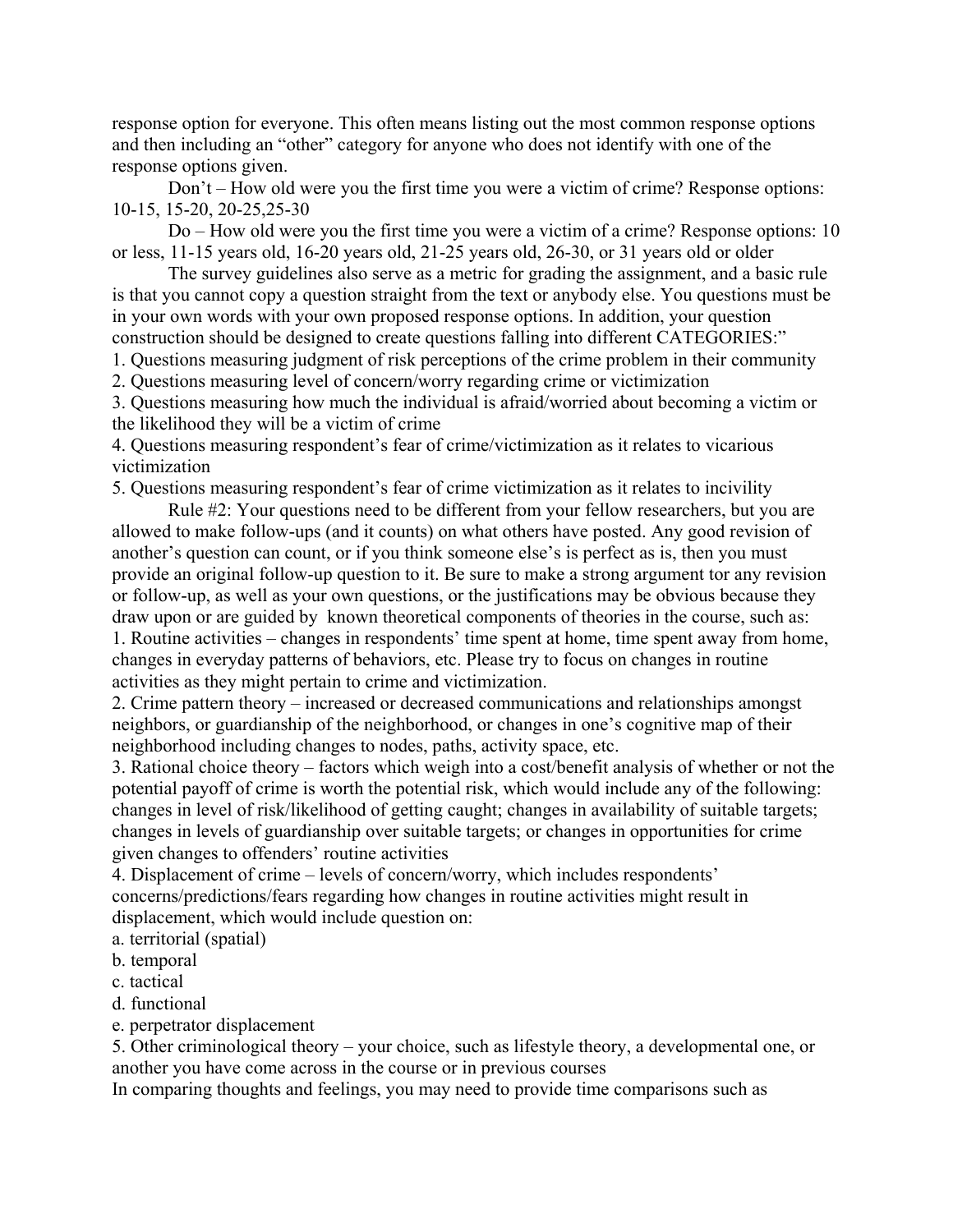comparing "during the pandemic" or "prior to the pandemic" or "previous year" etc.

## Course Rules

I always give you the benefit of the doubt by small rounding and bump-ups. Both individualized and group feedback is also given on early assignments, when applicable, so you can improve on later ones. I do not give extra credit work; I do not give makeups, and neither do I allow do-overs. Be sure all your assignments are in by the due times posted. Your work should reflect planning and editing on your part. There are fractional bonus points for turning in something early, and penalty points for turning in something late. A list (e.g., 1-A, 2-B, 3-B) of multiple choice answers is to be turned in on a one-page answer sheet of your own making (for ease of printing purposes). The essays should be well-processed sentences and paragraphs and strive toward succinctness and insightfulness. Feel free to expand on anything in any way which best expresses a demonstration of mastery over what is being taught. I encourage you to advance your learning by utilizing our school's library. You must have completed about half the assignments before requesting an incomplete or withdrawal. You will be monitored about the time you spent accessing the course, the readings, the discussions, and other content areas by the D2L statistics counter. Participation matters. Keep abreast of any instructor announcements, and observe etiquette when in discussion with others.

## Disability Policy

Austin Peay State University abides by Section 504 of the Rehabilitation Act of 1973, which stipulates that no student shall be denied the benefits of an education "solely by reason of a handicap." Disabilities covered by law include, but are not limited to, learning disabilities, hearing, sight, or mobility impairments.

If you have a documented disability that may have some impact on your work in this class and for which you may require reasonable accommodations, communicate with me before the first exam and contact Disabilities Services in Morgan University Center 114 on the Clarksville Campus, 931-221-6230, disabilityservices@apsu.edu, so that reasonable accommodations may be arranged such as taking the exams via the Center.

### Policy on Minors

Minors accompanying staff, faculty, students, or visitors on campus are not permitted in classrooms. However, affiliated minors may utilize classrooms designated for use by a program approved by the university in which they are a participant. Service animals are by permit only.

### Policy on Academic Integrity and Misconduct

Academic misconduct consists of plagiarism, cheating, fabrication, or collusion, according to APSU Policy 3:005, which allows instructors to lower a grade to any extent as a sanction and mandates reporting of any suspected cases of misconduct. The due process rights of students are outlined in the Student Code of Conduct handbook, and generally, classroom misconduct consists of anything that obstructs or disrupts the learning environment such as repeated outbursts, failure to maintain decorum, or the continued use of any disturbing device such as a cell phone or laptop which affects the concentration of others. The instructor can order the temporary removal or exclusion of any student engaged in disruptive conduct. Permanent exclusion procedures are outlined in the Student Code of Conduct.